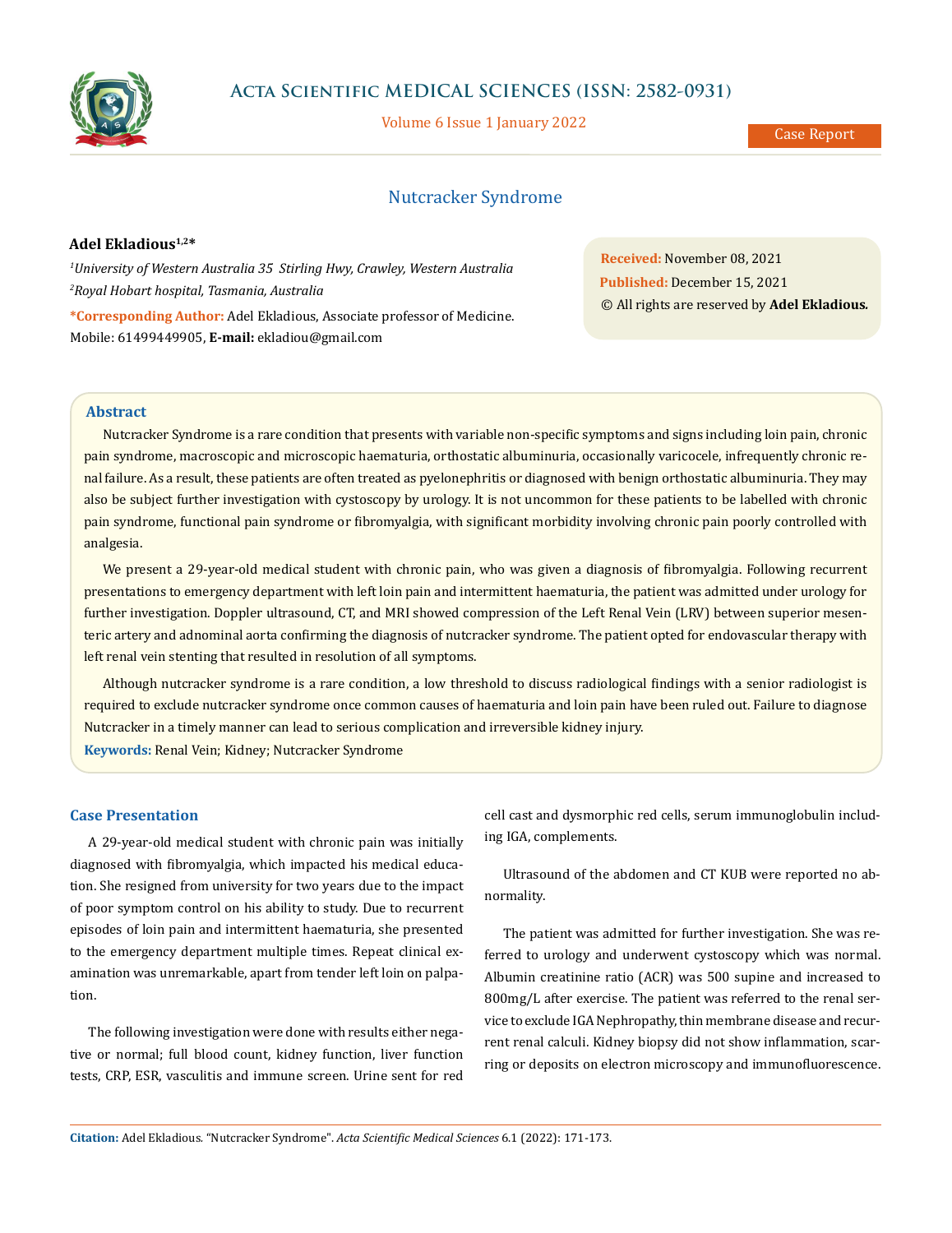The patient was refered to chrnic pain clinic, and commenced on ketamine infusion via patient-controlled analgesia (PCA).

Due to increasing pain, dyspareunia, pelvic congestion, she was reviewed gynaecology to exclude pelvic inflammatory disease. However, with increasing symptoms including haematuria, patient was readmitted under renal for observation and reinvestigation.

Doppler ultrasound, CT, and MRI showed compression of the Left Renal Vein (LRV) between superior mesenteric artery and adnominal aorta known as beak sign. Doppler ultrasound showed reduction in the peak speed velocity (PSV) of the pre-stenotic portion and increased peak speed velocity of the post stenotic segment with a flow post-stenotic/pre-stenotic ratio of more than 5 and high resistive index (RI) (< 0.77). The superior mesenteric branching angle was < 35 degrees. Phlebography showed significant venous pressure gradient between the left renal vein and inferior vena cava at 4mm in addition to peri-renal venous collaterals.

These results confirmed a diagnosis of nutcracker syndrome. Diagnosis and options for treatment were discussed with the patient, who opted for endovascular therapy with left renal vein stenting that resulted in symptom resolution. The patient did not require further analgesia, returned to medical school, and successfully graduated as an intern during the time of writing this article.

#### **Discussion**

Nutcracker syndrome is a very rare condition with abnormal anatomy of the left renal vein, abdominal aorta, and superior mesenteric artery  $[2]$ . It was first described by Grant in 1973, 'the left renal vein, which lies between the aorta and superior mesenteric artery, resembles a nut between the jaws of a nutcracker'  $[1]$ . Anatomically, it is characterised by stenosis of the aorta- mesenteric segment of left renal vein and post stenotic dilation of the distal segment of the left renal vein  $[2]$ . Where the anatomical abnormality is present without symptoms, it is known as the Nutcracker phenomena.

Nutcracker syndrome causes a plethora of symptoms in the form of, left loin pain, pelvic congestion in females, dyspareunia, and varicocele in males, microscopic and macroscopic haematuria, and orthostatic albuminuria. Very rarely it can progress to renal vein thrombosis and chronic kidney injury without treatment [3].

As nutcracker syndrome has a very nonspecific clinical pre-

sentation, it is rarely diagnosed in a timely manner. Furthermore, anatomical abnormalities can often not cause any symptoms at all [4]. A patient is often diagnosed with functional pain syndrome, and not uncommonly patient subject to invasive investigations including cystoscopy and kidney biopsy that are unlikely to assist in diagnosis. Some patients will be incorrectly diagnosed with post infectious glomerulonephritis if they have an infection preceding the presentation.

The prevalence is higher in the young and middle aged [5]. Nutcracker syndrome is higher in thin females who have accelerated development in vertebral bodies with decrease in paravertebral fats, which result in a narrow angle between the aorta and superior mesenteric artery.

Two forms have been found to cause nutcracker syndrome, anterior and posterior nutcracker syndrome. More commonly, anterior nutcracker syndrome where the angle between superior mesenteric artery (SMA) and abdominal aorta is less than 35 degrees. This is a core feature of the anterior nutcracker syndrome found on the sagittal plane on CT, with a sensitivity and specificity of 90% [5]. Other criteria which almost have sensitivity and specificity higher than 90% include beak sign (severe narrowing of the left renal vein less than 32 degrees), left renal vein diameter ratio (hilar to aorto-mesenteric ratio more than 5), collateral venous circulation in the renal hilum or retroperitoneum, renocaval pressure gradient higher than 3 is almost diagnostic.



**Figure 1**

172